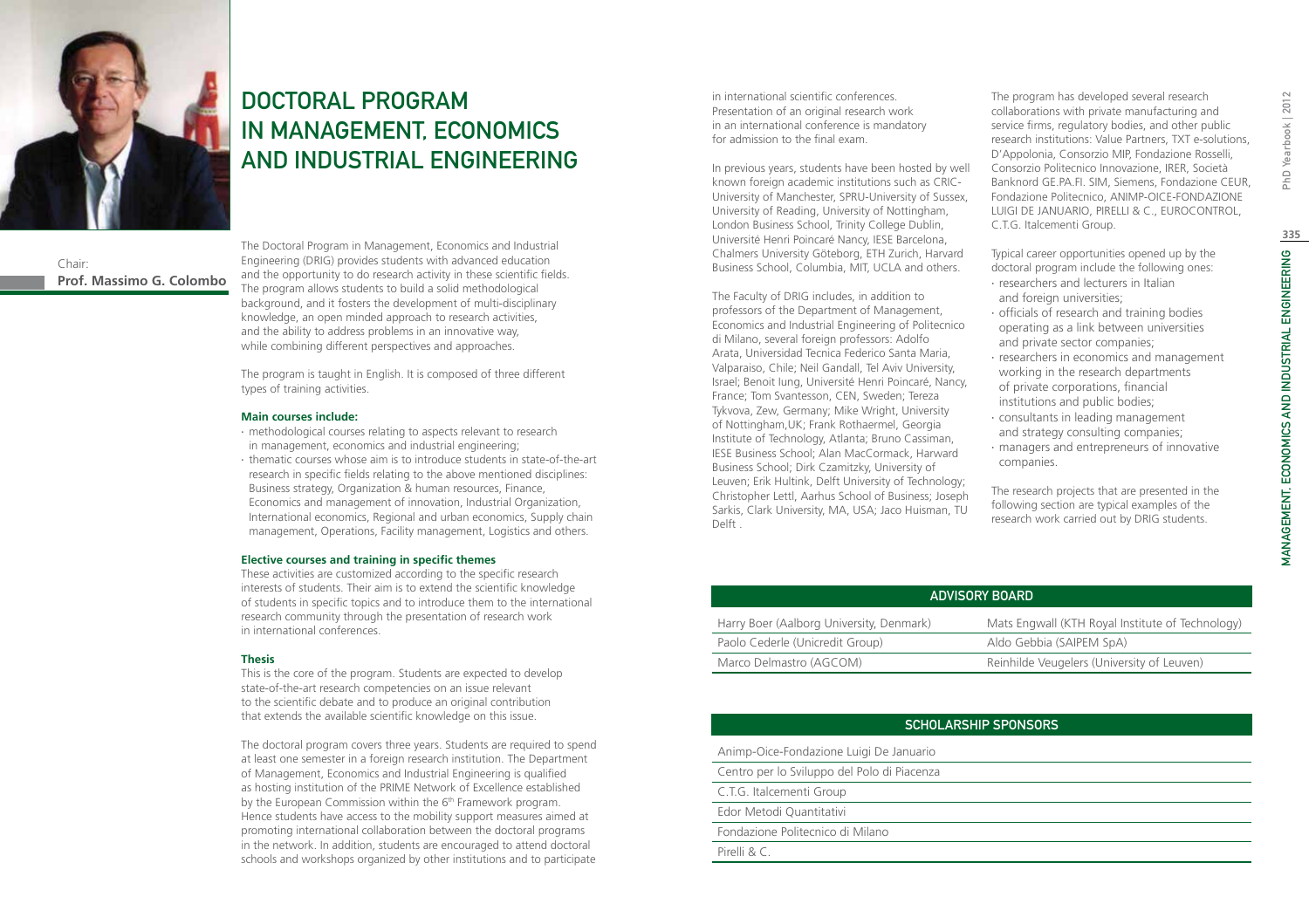# **INNOVATION IN INVESTMENT M**<br>Marco Jean Aboav

This thesis presents three works on innovation in investment management, each of them corresponds to a chapter of the manuscript. The common theme among the chapters is to provide new insights and practical tools for investors to cope with the financial market environment of the last 20 years characterized by boom-bust financial cycles, liquidity and financial crises. In **Chapter 1** the goal is to understand whether funding liquidity risk could affect the future distribution of hedge fund strategy returns and the implication for strategy allocation. Using regime switching models, I show that several hedge fund strategies from a basket of the 9 most famous strategies are statistically exposed to a switch from a calm distribution (i.e. high return, low standard deviation) to a turbulent distribution (i.e. low return, high standard deviation). Moreover, following a recent theoretical model proposed in the literature on funding liquidity and market liquidity by Brunnermeier and Pedersen [2009], I study whether funding and market liquidity risk factors trigger turbulent regimes among the strategies considered. I am interested in the prediction of the strategy future distributions, for this reason I use a time-varying transition probability Markov switching model to identify predictors

of the turbulent distributions. I show that most of strategy turbulent distributions could be predicted by funding liquidity variables (BAA-10Y, BAA-AAA, proxy of carry trade). Looking at the results from a mean-variance perspective, during a turbulent funding regime (in general very similar to the economic cycle) there's no place to hide in the hedge fund industry because the risk adjusted return profile during these extreme economic periods is lower than the calm funding regime one for each strategy considered.

In **Chapter 2** the goal is to apply the Adaptive Market Hypothesis proposed by Lo [2004] in equity predictability. In particular I first show that, using a time-varying regression model based on the kalman filter, predictive power of economic variables in US equity sectors predictability varies over time because the market tries to arbitrage away opportunities. Using a pseudo-bayesian model averaging based on the dynamic search of the best model compared to the classical static search for convergence to the "true" model in the literature, I put models in competition in order to extract at each point in time the probability of being the true model for each single model. For each sector index I run 16 models in parallel to understand which model should be used to predict the index. Using different

forecast combination, I evaluate predictability based on the recent concept of local predictability suggested by Timmermann [2008]. I am able to beat the S&P 500 index in terms of risk adjusted return and several extreme risk measures. My results are also robust to transaction costs.

In **Chapter 3** I study what are commonalities during the over- and under-valuation of US stock market. I apply a recent quantitative tool proposed by Taboga [2011] to evaluate over/under-valuation of stock market based on earnings per share ratio. It seems that the fundamental valuation technique anticipates the bubble of several years. This is reasonable because market could not realize that there is a bubble for years. However I add a new market sentiment indicator based on a regime switching model approach to extract from the market the probability of being in high risk averse regime. Matching information from fundamental valuation and market sentiment I am able to construct an indicator that provides the probability of being in a "overheated" US equity regime. It fits the data over the last two decades very well and it shows the stylized facts about the recent main peaks of the US equity market. Because the US equity market is the biggest equity market in

the world and US investor in a broad sense is probably the most relevant investor globally, it could be interesting to study what are the commonalities across asset classes during the "expensive" or "cheap" regime of the equity market.

The economic implications of my approach are twofold: first I can see whether the cheapness or the expensiveness of US equity market could affect investments decisions on other asset classes globally (e.g. one might expect that when the equity market is bullish after a crisis like in 2008 also other risky assets as high yield bonds or emerging markets equities are bullish), second I am able to study what is the optimal global portfolio for an US investor over the two main market conditions (cheap regime and expensive regime) and not over time.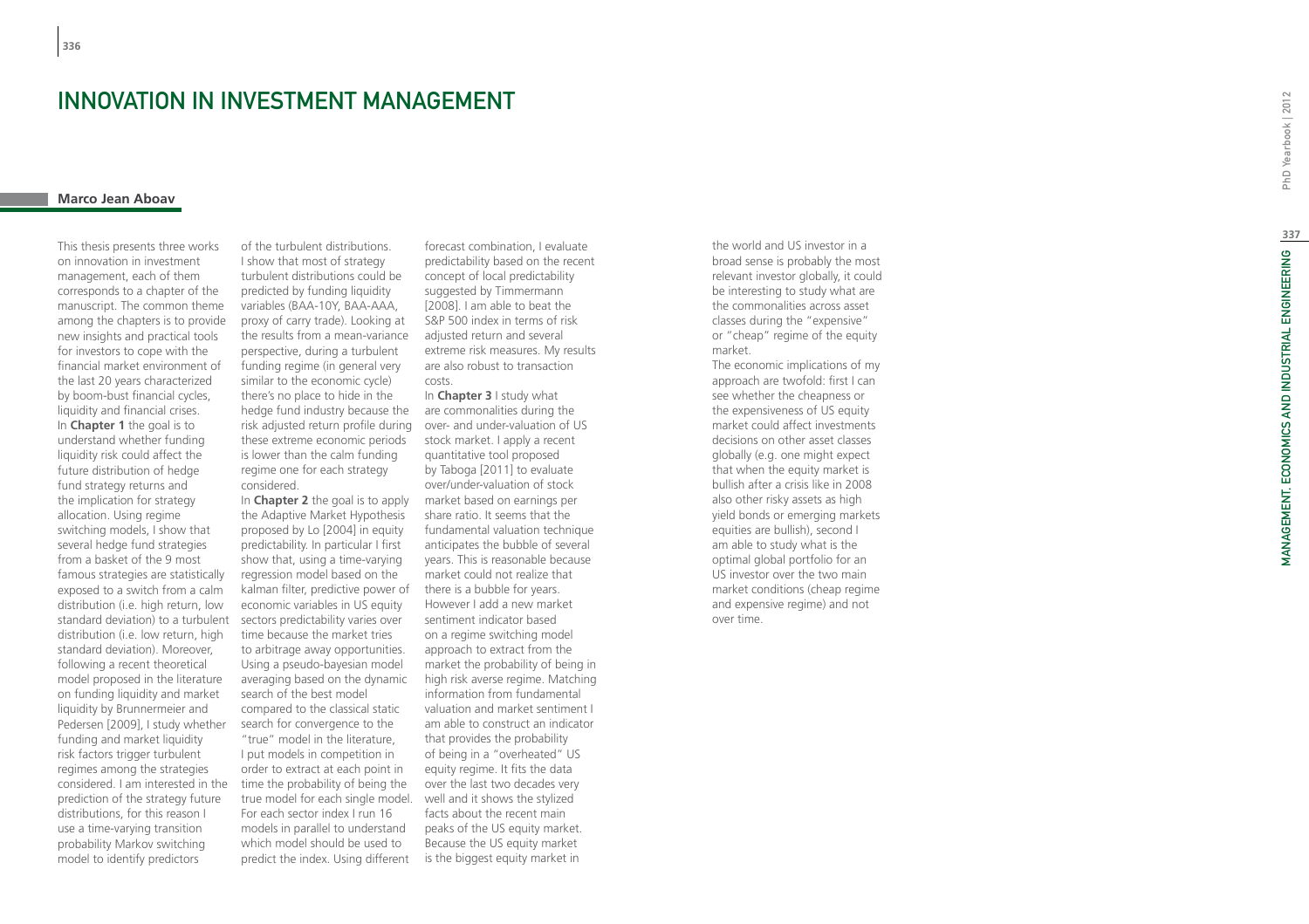# THE ROLE OF PERFORMANCE MEASUREMENT SYSTEMS (PMSs) IN PUBLIC SERVICE NETWORKS

# **Deborah Agostino**

# **1.1 Research context and objective**

The context in which public services are delivered has dramatically changed in the last 20 years.

Public administrations are increasingly moving towards collaborative arrangements (McGuire, 2002) for addressing valuable services for the entire community, such as health care programmes, transportation systems, urban development or mobility projects. In this context, public network have emerged as a powerful collaborative solution. They involve more than two organisations working together to deliver a common outcome, whose achievement require the joint effort of all the organisations involved. Public networks are characterised by some distinctive characteristics (Provan et al., 2007):

- ∙ The existence of a common objective that cannot be achieved by the single organisation alone (Koppenjian and Klijn, 2004);
- ∙ The presence of multiple actors, ranging from private companies, public administrations and associations of citizens (Provan and Milward, 2001);
- ∙ The existence of interorganisational activities that allow to achieve the common objective. These interorganisational relationships

can be either managerial relationships between service providers aimed at jointly working for delivering the service, or policy relationships, aimed at making decisions about how to plan, manage or control the service itself. Networks are recognised, not only as an opportunity for improving public service delivery, but also as complex organisational arrangements (Chisholm, 2008) that pose several challenges for both managers and policy makers. Network challenges can be organised around three main aspects:

∙ Decision making problems. This issue is associated with the recognition of the network objective that generates problems in the identification of the objective itself and in the alignment between the network objective and the single organisational objective; ∙ Motivational problems. This aspect is related to the

requirement of aligning actors' strategies and increasing the willingness of each single actor being part of the network. Accordingly, the main challenge is related to the alignment of network actions. Joint working is required in order to achieve the common objective.

∙ Measurement problems. This challenge is related to both the definition of how to measure

networks of multiple actors and accountability problems about the identification of the actor who is responsible for both policy implementation and service delivery. Public sector and accounting scholars have started investigating managerial approaches and control mechanisms to deal with these network challenges. Yet, the role of the Performance Measurement System (PMS) has been only partially explored despite its recognised importance (Provan and Milward, 2001; Kenis and Provan, 2009; Barretta and Busco, 2011; McGuire and Agranoff, 2011). Given this background, this thesis has the objective to investigate how the PMS supports network managerial problems- decision making, motivational issues and measurement problems. Specifically, the research objective is organised around three main questions:

- ∙ What are the technical characteristics of the PMS adopted by network actors, in terms of Key Performance Indicators (KPI), target and reporting?
- ∙ How is the PMS used by network actors?
- ∙ How do support processes, Information Technologies and Auditing, influence the PMS technical characteristics and uses?

# **1.2 Research approach**

The three research questions are addressed through a single longitudinal case study aimed at investigating a specific network of service delivery. The local public transport system in an Italian Region, Lombardy Region. Within the Italian transport service, the focus has been on the Lombardy Region because it started a reorganisation process in 2008 with the specific purpose as a whole. The PMS is used by to integrate transportation services between Provinces and City Councils, and finally at the overall Regional level. This reorganisation process activated a complex network of managerial and policy relationships between service regulators, service operators and associations of users. This network has been investigated from the end of 2008 until November 2011. The sources of data included: regulation at the European, National and Regional level; archival from the network as a whole and from each single network actors; media commentaries; participant observations; semi-structured interviews with key informants involved in the Regional transportation network. They include politicians, public administrators, service providers as well as representatives of citizens.

adopting a qualitative approach which meant textual analysis, sorting data into themes and cross-referencing them with theory in order to increase the internal validity of the case study material (Denzin, 1978).

### **1.3 Main findings**

Results provided evidence about the roles of the PMS in supporting both policy and managerial relationships in public networks.

Managerial relationships are supported by the introduction of new KPIs that measure network relationships; targets to ensure the achievement of certain quality levels on the service provided (defined by the service regulator); new reports to provide information about the network network actors in a different way, ranging from decision making, formal compliance, external accountability or knowledge development. The analysis of the PMS support processes provide evidence of the lack of a formal auditing procedure, which is informally exerted by users; lack of a network IT system to share real time data about the provided service.

The empirical data were analysed two uses. Service administrator Policy relationships are supported by the introduction of new KPIs about the network as a whole. Unlike managerial relationships, they are not enough to support decision making activities; rather, additional data from European cities are adopted. Targets, in this case, are set by the region only and no additional network reports support policy discussions. With respect to the PMS use in policy relationships, the empirical evidence differentiates between (the Region) that uses the PMS to develop knowledge of the network, identify network problems and propose solutions. The other network actors that use the PMS to persuade other actors about the validity of their strategy. Finally, with respect to the PMS support processes, I found technical problems in the use of the regional network

database and a lack of auditing procedures. The importance of having reliable data was pointed out by users, who finally have their auditing role formally recognized.

The finding contributes, at the academic level, to five open areas of research:

- ∙ accounting in public networks, by identifying technical problems for implementing a network PMS and how they are used and useful for different actors in the network;
- ∙ theory on network managerial behaviours and leadership by adding further dimensions to the portfolio of network managerial competences;
- ∙ literature about coordination in integrating public service delivery. Specifically, it highlights how different types of PMSs influence the organisation motivation to be part of the network, finally having contrasting effects on action coordination;
- ∙ literature about the distribution of power in public networks recognising the relational and constitutive role of PMS in empowering receivers of the public service;
- ∙ literature on the relationship between trust and PMS, highlighting the duality between trust and PMS.

Yearbook | 2012

PhD)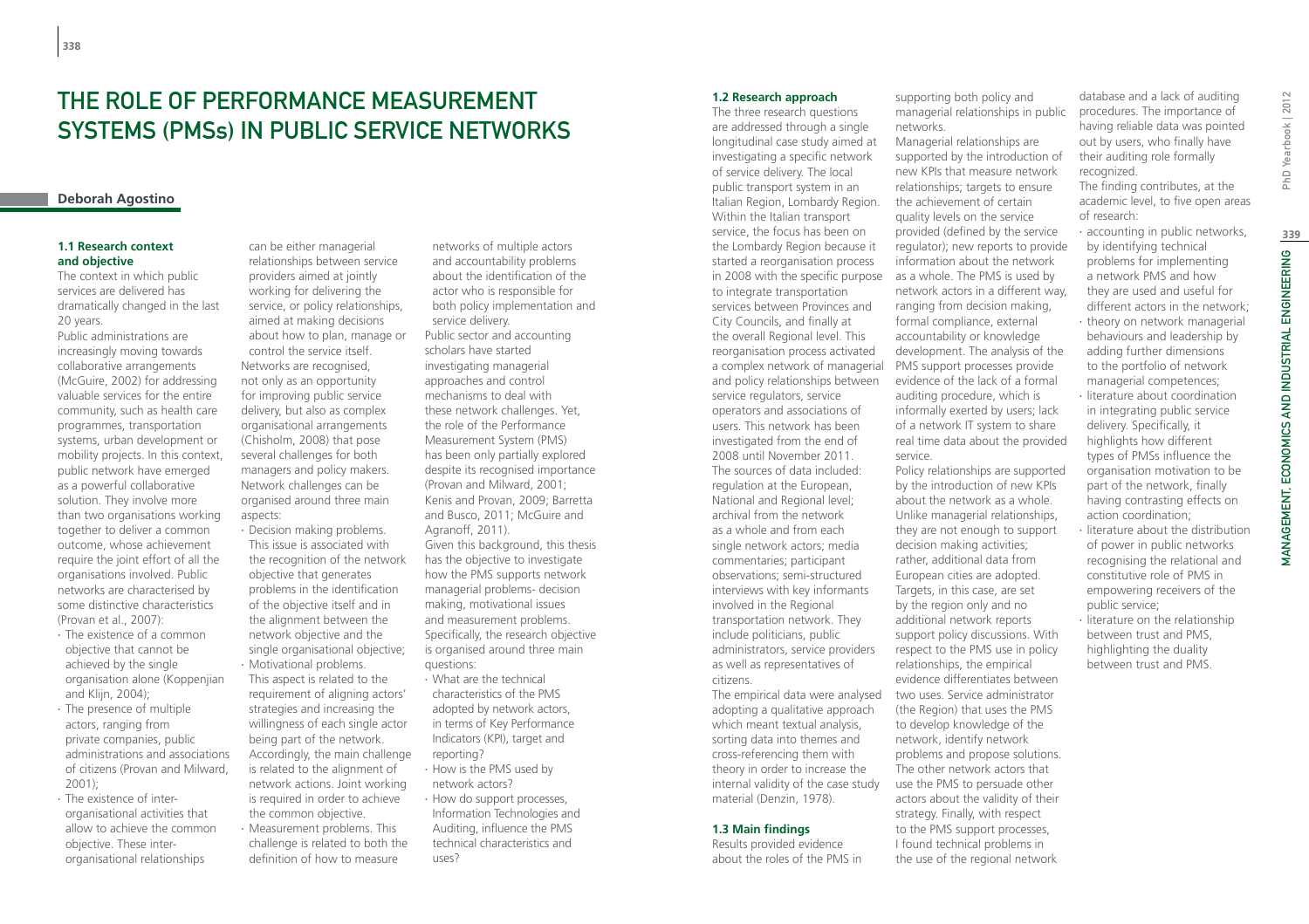# STRATEGIC AND OPERATIONAL DESIGN OF PMS FOR SOCIAL ENTERPRISE

# **Irene Bengo**

This thesis aims to develop a strategic and operational performance measurement system (PMS) design for social enterprises (SEs).

# **Social Enterprise definition**

Founding principle of a SE is the idea of transforming the maximization of profit and wealth creation in the means by which the "social entrepreneur" fulfils unmet social needs. There are different SE definitions, however, we pinpoint two specificities that can be used to characterize the essence. SEs are: (1) multi-objective organizations – i.e. SEs achieve with equal priority the economic objectives, social objectives and environmental objectives. (2) With a multi-stakeholder governance.

# **The research problems**

This specific configuration makes crucial to SE survival the possibility of demonstrating their contribution to socioeconomic development and improving their efficiency and their ability of competing on the market and to be transparent and accountable to internal and external stakeholders.This is at least partly due to the lack of a consistent PMS.

# **The research objectives**

The thesis investigates how a PMS for social enterprise can

be developed. The proposed approach aims to provide operational guidance to identify SE's relevant stakeholders and their informative needs; to identify the dimensions against which SEs performances should be assessed, considering the stakeholders expectations.

# **Research development** *First step: survey*

The exploratory survey aiming at the definition of the Italian SEs' information needs. Based on the survey results we define the characteristics to which the PMS for SEs has to respond (Table1).

### *Second step: literature analysis*

We analyze the strengths and weaknesses of the existing tools to measure SE value. We report the synthetic results in Table 2.

Considering that these methods don't respond completely to the PMS characteristics defined, we relied upon three different streams of literature for the creation of PMS for SEs: Third sector literature, from which we derived the tools to involve the stakeholder. Public sector literature on performance measurement:

| 1. COMPLETE                                                    | to represent the different aspects of the<br>business: Multi-purpose, multi-stakeholder,<br>strong consistency with the social mission                                 |
|----------------------------------------------------------------|------------------------------------------------------------------------------------------------------------------------------------------------------------------------|
| 2. SELECTIVE                                                   | in particular has to capture the relevant aspects:<br>economic, social, environmental                                                                                  |
| 3. ABLE TO IDENTIFY<br>THE SPECIFIC<br><b>RESPONSIBILITIES</b> | it measures the performance indicators for each<br>organizational unit through which the units can<br>influence with their actions, for areas and projects             |
| <b>4. MEASURABLE</b>                                           | it has to associate to each performance one<br>indicator that must be objectively detectable                                                                           |
| 5. DYNAMIC                                                     | to be constructed that it follows the dynamics<br>of the organization, has to follow all evolution:<br>evolution and rapid changes of SE to respond to<br>social needs |
| <b>6. RELIABLE AND</b><br><b>ACCURATE</b>                      | to be able to correctly assess the impact of<br>performance monitored with respect to the<br>overall objectives: measurable and credible data                          |
| 7. SIMPLE                                                      | easy to use, comprehensibility                                                                                                                                         |
| 8. TIMELY                                                      | the ability to quickly provide the information<br>requested                                                                                                            |

**Table 1. PMS characteristics for SES.**

| <b>PMS</b>                                                                  |   | $\overline{2}$ | 3                        | 4        | 5        | 6 | 7 | 8 | 1. Complete<br>2. Selective<br>3. Able to identify the specific<br>responsibilities<br>4. Measurable<br>5. Dynamic<br>6. Reliable and accurate<br>7. Simple<br>8. Timely<br>$Q = Low$<br>\ = Medium<br>$X = High$<br>$-$ = feature not defined<br>Table 2.<br>Limits of existing tools. |
|-----------------------------------------------------------------------------|---|----------------|--------------------------|----------|----------|---|---|---|-----------------------------------------------------------------------------------------------------------------------------------------------------------------------------------------------------------------------------------------------------------------------------------------|
| <b>SROI</b>                                                                 | Ω |                | ∩                        | Χ        | ∩        | ∩ | ∩ |   |                                                                                                                                                                                                                                                                                         |
| <b>BSC BULL</b>                                                             |   |                |                          |          | ∩        | Χ |   | X |                                                                                                                                                                                                                                                                                         |
| <b>SEBSC OF SOMERS</b>                                                      |   | Ω              |                          |          | $\Omega$ |   | Ω | ∩ |                                                                                                                                                                                                                                                                                         |
| <b>BSC ADAPTED</b>                                                          | X |                | $\overline{\phantom{0}}$ | $\Omega$ |          |   | X | X |                                                                                                                                                                                                                                                                                         |
| SIMMONS MODEL                                                               | X |                | $\overline{\phantom{0}}$ | $\Omega$ |          |   | X | X |                                                                                                                                                                                                                                                                                         |
| SIMPLE METHOD                                                               | X | X              | $\overline{\phantom{0}}$ |          |          |   | Ω |   |                                                                                                                                                                                                                                                                                         |
| <b>BAGNOLI- MEGALI</b><br><b>MULTI-DIMENSIONAL</b><br><b>CONTROL SYSTEM</b> |   |                |                          |          |          |   | X |   |                                                                                                                                                                                                                                                                                         |
|                                                                             |   |                |                          |          |          |   |   |   |                                                                                                                                                                                                                                                                                         |

the three Es framework - i.e. Economy, Efficiency and Effectiveness. Literature on sustainability reporting within the for profit sector: from here we highlighted the need of standard indicators and protocols.

### *Third step:*

*the proposed approach*  We defined a quide to the development of a PMS for SEs. We first defined the overall model: the performance dimensions for measuring performances in a SE (Fig. 1). Second, we defined the steps to enact the framework and development of a PMS.

# *Fourth step:*

*conceptual validation* We test the model compliance,



**1. The model proposed and the related dimensions.**

from a theoretical point of view. We interviewed two groups: cases we identified the specific characteristics, the information

∙ Experts of the field coming from the academic world and in particular from EMES. ∙ Practitioners, potential users of the model proposed.

We validate the model's effectiveness in answering the SEs PMS specifics and the performance dimensions are confirmed by the examined potential users.

# *Final step: Pms*

*Implementation in 5 cases of Italian social enterprises* The proposed model is applied to five SEs to verify its applicability to real cases (*Cedis, Cantieri del Sole, La Fabbrica di Olinda, Di Mano in Mano, Efrem*). For each

this work provides a concrete guidance to build a PMS that answer to SE characteristics. Limitations and future research The quality of conceptual approach is directly dependent from the quality of the actors involved in building the PMS. This process ensures the completeness of the model but at the same time involves lengthy time for the information collection. Therefore future research could make an attempt to standardize the information needs and related indicators.

stakeholder the performance dimensions, we built the PMS defining a set of indicators coherent with the specific

**The thesis contribution** From an academic perspective, this thesis can extend the current literature on SEs and the final set of indicators covers the performance dimensions. Finally compared to existing models, the proposed approach captures SE specificities. From a practitioner perspective,

context of SE.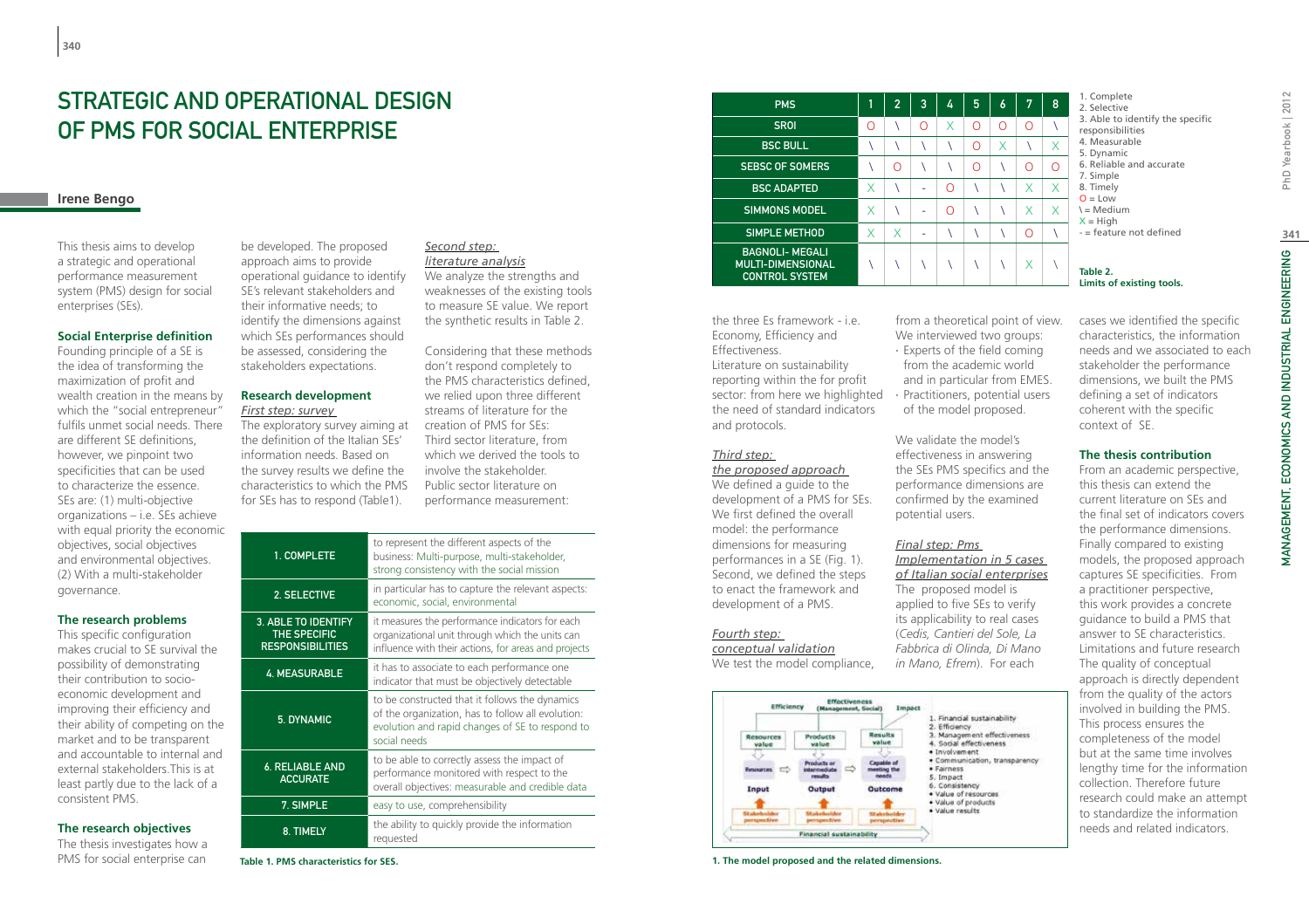# STRATEGIC CORPORATE SOCIAL RESPONSIBILITY. the Integration of CSR into Strategy through Innovation

### **Anna Maria Contri**

This thesis essentially presents three works, one for each chapter, whose common denominator is the focus on strategic Corporate Social Responsibility (CSR). The concept of strategic CSR refers to the possibility to generate socioenvironmental benefits while at the same time contributing to the improvement of firms' competitiveness. The creation of shared value for the company and the society becomes possible if CSR is integrated in the company's strategy. In particular, if CSR commitment drives the innovation of the company's products or processes (generating the so-called CSR-driven innovations), this can result in the acquisition of new market areas or customers' segments, or in an improvement of the company's cost leadership or differentiation strategy.Thus, the thesis aims to contribute to the literature debate on the integration of CSR into corporate strategy, with a focus on the role that innovation can play in this perspective. Starting from a review of existing literature two main gaps have been found: i) the role played by formal tools related to the implementation of CSR in fostering its integration into corporate strategy is controversial; ii) no research explored the managerial and organizational factors that may

support companies in translating their CSR commitment in product, service, or process innovations. The thesis aims to fill these two open issues, and therefore has a twofold objective: i) to investigate the relation between the integration of CSR into strategy and the formalization of CSR, in order to understand the role played by formal tools in this integration; ii) to explore the main managerial and organizational aspects of CSR implementation that can favor the generation and development of CSR driven innovation. The first chapter is dedicated to answer the first research objective. It investigates the CSR strategy of eleven companies in order to analyze the role they attribute to CSR formal tools. The results of the analysis put in evidence the existence of a group of companies (addressed as innovators) whose CSR strategy is mainly centered in the to CSR is suggested, which innovation of their core products consists in a higher integration and processes in response to social and environmental issues. The empirical analysis conducted in the first part of the thesis drove the choice of the single case study where to explore the organizational and managerial enablers of CSRdriven innovations. The results of this second part of the thesis underlined the importance of partnering with the nonprofit

sector in an open innovation perspective. This result informed the last part of the investigation, that has deepened the topic of profit-nonprofit partnerships as sources of innovation, analyzing in particular the business and social outcomes they could generate.

The structure of the thesis is as following.

The first chapter contributes to the literature debate on the role that formal tools related to CSR implementation can play in integrating CSR into corporate strategy. Previous research stated that the majority of companies have a 'cosmetic' approach to CSR. This is based on the adoption of formal tools such as sustainability reports and ethical ratings, used only with cosmetic purposes, and in the implementation of several sporadic CSR initiatives not related to the companies' core business. A different approach between CSR and the strategy of the firm, and could create relevant strategic advantages. However, The role that formal tools can play in supporting such increased integration appears not clear: existing literature contributions provide controversial positions on this issue. Therefore, the aim of the first chapter is to contribute to the debate on the topic, with

investigate if it is possible to reach an high level of integration CSR-driven innovations. Based of CSR into corporate strategy, without a comparable level of formalization. Secondly, to investigate which roles, beside the cosmetic one, companies attribute to formal tools related to CSR. Based on a theoretical framework made up of the main theories used in literature to explain companies' CSR commitment (institutional theory, resource dependence theory and resource based view), the chapter analyses and compares eleven case studies of large Italian companies. The research points out that integration and formalization levels may be not aligned, but this may happen only under specific circumstances. In general, companies depending on their different features and approach to CSR, may use formal tools to integrate CSR in their strategy and mission. In particular, these tools may facilitate the creation of a shared culture and vision of sustainability, the management and reduction of reputational risks, and the improvement of the innovation strategy of the firm. The second chapter is focused

a twofold objective. Firstly, to

on CSR - driven innovations, defined as product, process or market innovations that address social or environmental concerns and in turn create new business opportunities and competitive advantage. Considering the strategic relevance of these innovations in mediating the relation between CSR commitment and business advantages, this chapter studies what a firm can do, from a managerial and organizational

point of view, to foster and improve the development of on a single, explorative case study regarding IntesaSanpaolo, the largest bank in Italy, whose CSR strategy is largely based on the development of such innovations, the research identifies and discusses those aspects that seem to facilitate the development and launch of CSR-driven innovations. These aspects are discussed and interpreted by drawing upon established theories in the field of CSR and innovation. The creation of an ambidextrous organization, a systematic process of stakeholder engagement, and the involvement of nonprofit actors in an open approach to innovation emerged as fundamental factors affecting the development and success of CSR driven innovations. Maintaining the focus on innovation, and considering the results of the previous phase of the research, the third chapter has been aimed to investigate the outcome, in terms of business and social value, of profit-nonprofit partnerships leading to four different innovation typologies: product, process, market and organizational. The research shows that the collaborations actually led to a business value, deriving from the exploitation of the innovation, and to an benefit deriving from innovation. The collaborations had relevant business benefits, unexpected at the beginning of the project, that contribute to the realization of the corporate strategy. In parallel, from the social perspective, the partnerships originated a learning process in the NPOs that may lead to a further future spread of the social value. The four cases used for the multiple case study analysis can be interpreted as best practices in implementing the renewed EU strategy on CSR presented by the European Commission in 2011, which encourages companies to "explore the opportunities for developing innovative products, services and business models that contribute to social wellbeing and lead to higher quality and more productive jobs". This perspective enlightens the managerial implications of the analysis, as it shows the high business potential of these collaborations. Moreover it provides evidence to policy makers of the importance to encourage this kind of practices.

immediate social value for the direct beneficiaries of the NPO. These direct benefits were predictable and implicit in the realization of the partnership. However, from a business perspective, the analysis shows that the results achieved by the companies go beyond the direct Yearbook | 2012 PhD) **343**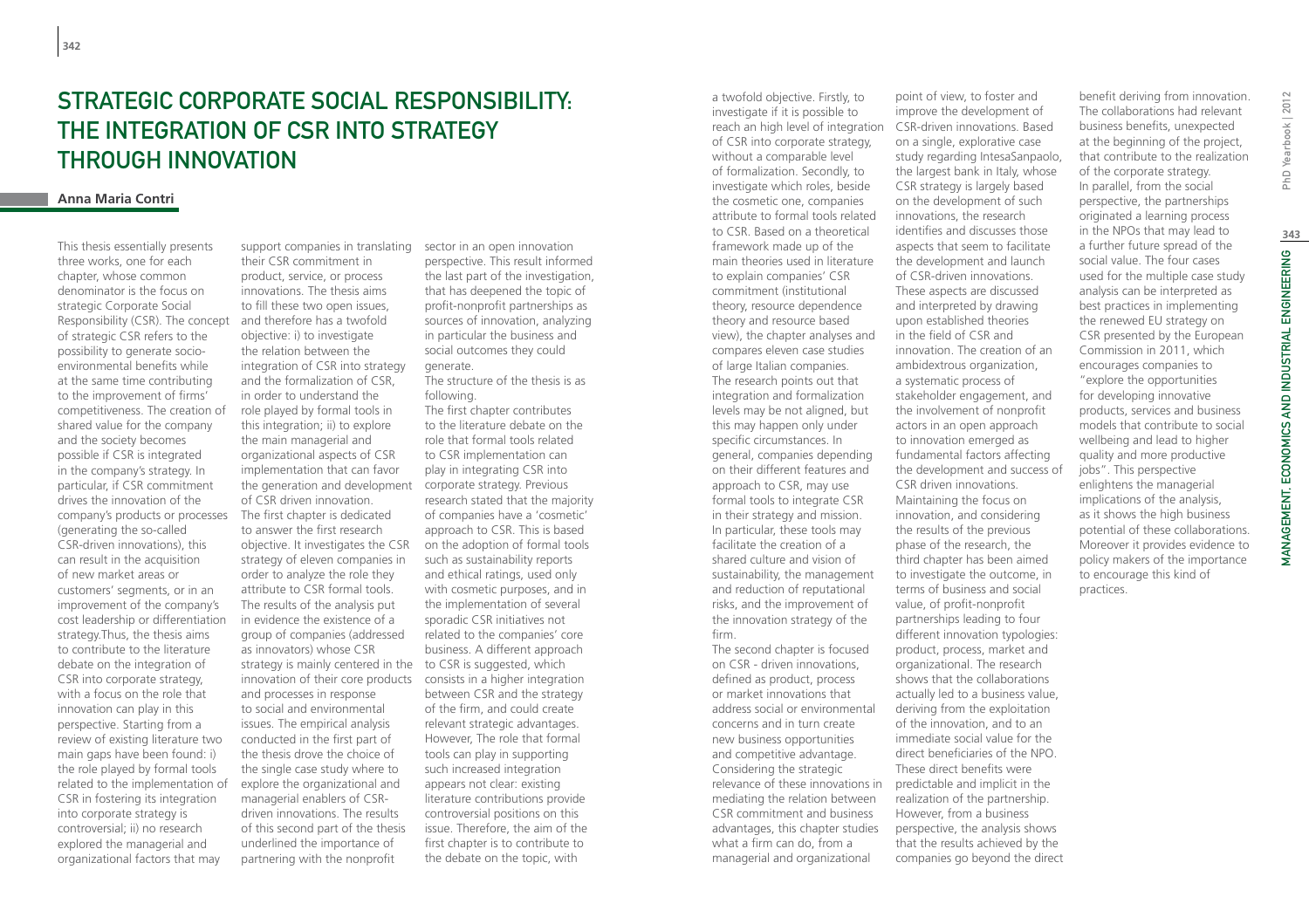# Managing ICT-driven Innovations to Solve the Exploration-Exploitation Dilemma in Health Care: A Collaborative Research Programme

### **Luca Gastaldi**

## **Research Context**

The main challenge that the health care sector faces today is that of finding a synergistic combination of the rationalisation of health care costs, and the increase in the quality of health care processes. The problem is that these two objectives have a binary nature, and are tremendously difficult to be reached at the same time. Starting from the idea that the difficulties in attaining this dual goal lie in the dichotomy between the activities underlining the two contradictory objectives, it is possible to review the tradeoff between cost rationalisation and quality improvement as the dilemma between exploratory and exploitatory activities performed on the health care processes.

Increasingly scholars are recognising the importance of process coordination as a critical element to develop an organisational capability to ambidextrously balance exploratory and exploitatory activities. Moreover, most of the problems in health care are actually related to the absence of coordination among the health care processes.

From this viewpoint, Information and Communication Technologies (ICTs) can play a strategic role. In health care organisations ICTs

have become indispensables, not only due to their increasing pervasiveness, but also to their ability to respond to the aforementioned sector challenges, as well as to process coordination issues. Despite the crucial strategic role ICTs can play, most health care organisations continue to barely give them a second thought as an innovation source, and do not adequately analyse the strategic implications required to concretise their impact on both exploratory and exploitatory activities as well as on the organisational performances (cost reduction and quality improvement). Moreover, even if many authors see them as an important driver to underpin ambidexterity, the role of ICTs in the exploitation-exploration dilemma has not been clearly defined.

# **Research Process**

This work aims to start filling these empirical and theoretical gaps. The dissertation is organized around two interrelated, complementary research questions: Is ICT a lever that health care organisations can use in order to solve the exploration-exploitation dilemma? How can a health care organisation manage ICT in order to solve the explorationexploitation dilemma? Every year, the research weaves

two main streams of collaborative research.The first stream is a research-driven Semi-Qualitative Research (SQR) process enriched with the involvement of the practitioners in the gathering and analysis of the data pertaining to the research problem. The SQR process is focused on formally inserting the tackled issues in the global academic discourse, with the aim of gradually switching from an exploratory to an explanatory perspective. Every year, the SQR process uses a combination of: A panel of 4 electronic surveys delivered to the Chief Information Officers (CIOs), Chief Executive

Officers (CEOs), Chief Financial Officers (CFOs) and Chief Medical Officers (CMOs) of all the Italian health care organisations; Several qualitative case studies on how the most interesting Italian health care organisations and regions generated ICT-driven innovations; A series of meetings called Advisory Boards, as well as an online community to continue the discussions.

In the second research stream, the health care organisations themselves are the change agent, and—in the process of seeking help—they engage in a reflective Clinical Inquiry Research (CIR) process. This practitionerdriven stream is more focused on effectiveness during the



practical implementation of the developing models, and aims to progressively expand its focus from problem-solving to change management. Clinical refers to the role that researcher must play in helping the organisation to: emphasise in-depth observations of learning and change processes, emphasise the effects of change interventions, benchmark the findings, and build theory and empirical knowledge through developing concepts that capture the real dynamics of the system. In order to attain a more affordable research, the CIR stream is framed into annual projects (CIR<sub>1</sub>, CIR<sub>2</sub>, CIR<sub>3</sub>).

### **Research Results**

The answer to RQ<sub>1</sub> has been provided through a progressive inquiry mainly based on the surveys delivered in the first and the second year of the research. There are four interesting findings paths that foster and maintain that have been achieved:The opinion of C-levels regarding the impact of ICT on the capability of their health care organisations to solve the exploration-exploitation dilemma is biased;

In most of the Italian health care organisations ICT does not solve the exploration-exploitation dilemma;

The context in which the health care organisations operate affects their capability to solve the exploration-exploitation dilemma; The are not only external but also internal barriers to the effectiveness of ICT as a lever to solve the exploration-exploitation dilemma; the strongest internal barrier is related to the changes brought into the health care routines and processes after ICT adoption.

The answer to  $RQ_2$  has been provided through a progressive inquiry mainly based on the case studies performed during all the three annual researches. The cross-analysis of these cases shows the presence of three ICT-driven innovation macroa positive correlation between exploratory and exploitatory activities: The digitalization of the data

utilized within the health care processes (from  $Q$ to  $Q$ );

The progressive integration among health care stakeholders (from  $\overline{Q}$  to  $\overline{Q}$ , and then to  $\overline{Q}$ ); The disruption of health care processes through the use of analytics, and the relative decision-making support (from  $\oslash$ to  $\Phi$ , and then to  $\Phi$ ).

The findings provide contributions to both academics and practitioners. Academics will find a detailed analysis regarding a new lever (ICT) that is not only complementary to the organisational levers used by most of the literature studying the exploration-exploitation dilemma, but also applied in an industry where the ambidexterity capability is considered as critical. From a practitioner viewpoint, according to the power, the legitimacy and the urgency in managing ICT issues within health care organisations, the expected results will be of interest to the following main actors of a typical health care organisation: The CIOs who need models to increase the exploratory and the exploitatory impact of the ICTbased solutions adopted in their health care organisations; The CEOs who aim to learn more about how to encourage the successful adoption of emerging ICT within their health care organisations; The CFOs who wish not only to use ICTs as a driver of costs reduction but also as a tool to control the financial situation of

their health care organisations; The CMOs who are committed to exploit ICTs in order to increase the quality of health care services in their organisations safeguarding clinicians needs.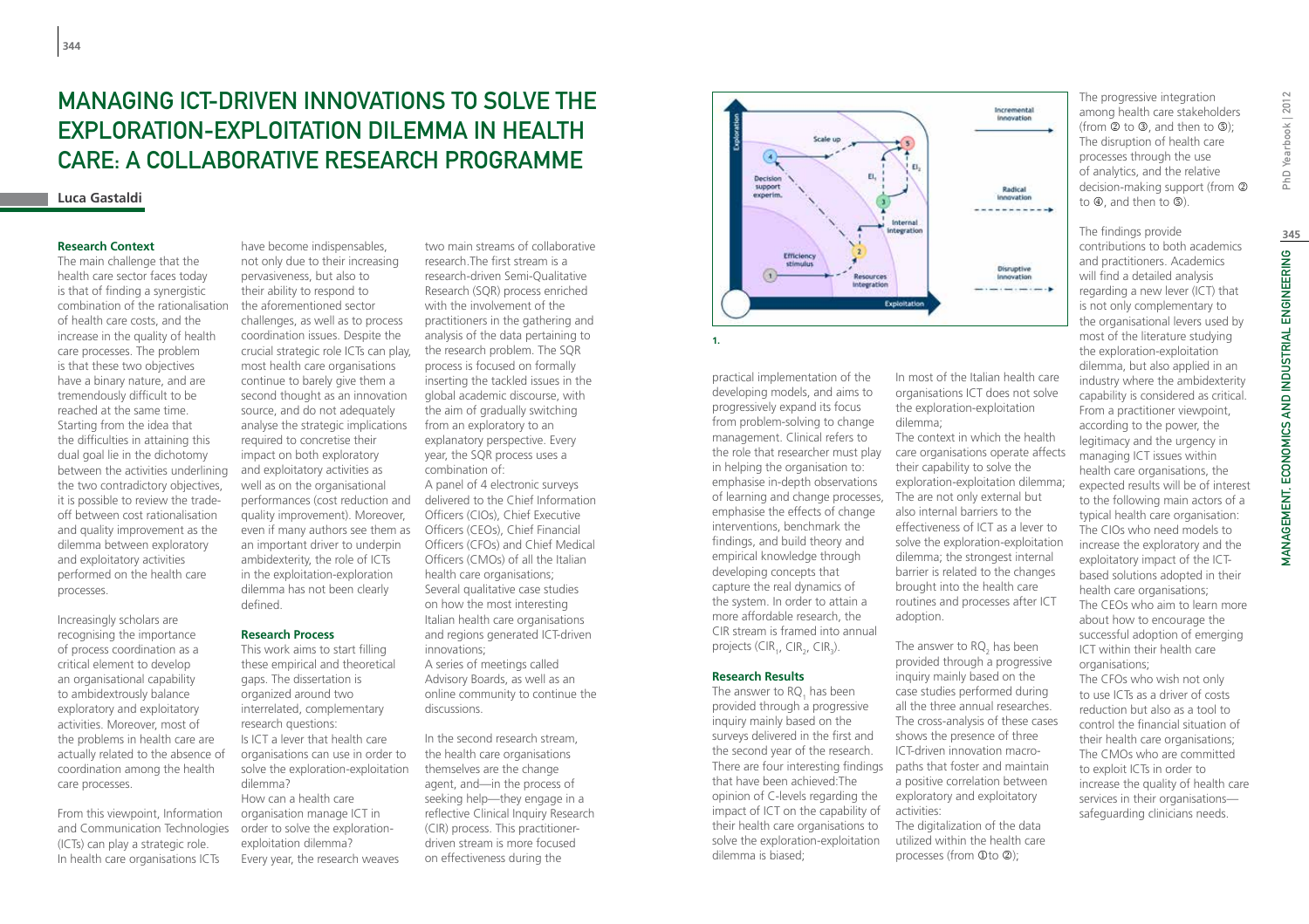# SOVERFIGN WEALTH FUNDS and State Capitalism

# **Stefano Lugo**

With the beginning, in 2007, of the deepest financial crisis in the post-WWII era, Governments have come back to the fore as active players in firms and financial markets in almost all industrialized countries. The number of investments made by Governments and Government-Owned Entities (GOE) in national and foreign companies in the last few years has increased exponentially. Along with public interventions, by both Governments and central banks, another type of Government-linked entity has come to the rescue of distressed firms, especially in the financial sector: Sovereign Wealth Funds (SWFs). SWFs are funds owned or directly controlled by Governments investing in any kind of financial asset, both domestically and abroad. While they share some features of other financial actors, they also have some unique characteristics which make them different from any other investor. Most notably, the main driver of interest on these actors is their connection with Governments often perceived as hostile by American and European observers; the identity of their shareholders could in fact entail they pursue political - rather than financial - targets. Eventually, the distinctive features of SWFs suggest that their impact at a micro (i.e. on firms) and macro

(i.e. on financial) level are ambiguous from a theoretical perspective. On the one hand, SWFs could play a beneficial role in financial markets, by providing neutral benchmark instead a long-term perspective which other investors lack, especially in periods of financial turmoil. But, at the same time, other factors suggest that their investments could be driven by political objectives which could lead to distortions in capital allocation. This work aims at assessing this fundamental issue from two perspectives.

First of all, in order to judge whether SWFs investments follow a financially sound logic, it is necessary to define what would be a rational portfolio allocation for a SWF. Once a reasonable allocation is defined, a sound empirical strategy to verify if the actual allocation is in line with what suggested by the theory is required. Focusing on SWFs whose wealth derives from natural resources revenues(in particular oil), I argue that if they invest on a purely financial basis they should their portfolio composition. take into account their need for hedging oil revenues into their investment strategy. Modern Portfolio Theory is a well suited framework in the sense that it easily allows to take into account the SWF need for hedging a non-shortable position like its country natural resources endowment. While the optimal

portfolio can be estimated only with scarce precision, I show that studying portfolios in terms of relative deviations from a of looking at absolute assets weights allows to implement some parsimonious tests for the SWF allocation optimality which are more robust to parameters uncertainty. To confirm the goodness of this empirical strategy, I show that the Norwegian Government Pension Fund - Global (one of the few oil-based SWFs which investment strategy can be fairly considered as purely financially driven) exhibits an asset allocation which deviate both in static and dynamic terms from the neutral benchmark in the same way as predicted by the theory. The proposed empirical strategy could be thus used in the future to evaluate the Strategic Asset Allocation of other SWFs, as increasing transparency and private data collection allow to reconstruct with a good degree of precision

Taking a micro-perspective, assessing whether SWFs can be considered as beneficial or detrimental means to study which kind of firms receive a direct investment from a SWF and what (if any) is their impact on targeted firms. Previous literature on SWFs

portfolio allocation from a micro effect on financial performances. perspective have found that they have a particular appetite for big, levered and more likely to experience financial distress firms. SWFs also appear to invest in poorly performing firms and to experience insignificant or even negative abnormal returns on their direct investments on a medium term basis. Some authors have suggested these results are a sign of SWFs being either mismanaged or pursuing political targets, and anyway to be considered detrimental for their portfolio firms. Using different models specification I find that SWFs appetite for poorly performing firms can be cast in doubt, while I also find further evidence of the positive impact of firms proxies for financial and cost of distress on their likelihood to be targeted by to act as "investor of last SWFs. The results on mediumterm financial performances are in stark contrast with the evidence of significant positive short-term abnormal returns verified in all empirical studies on SWF, including this one. All in all, theories proposed so far to justify the performances of firms invested by SWFs seems to be unable to reconcile all the verified empirical results: pessimistic views of SWFs cannot view have a stronger impact explain their positive short-term effect; optimistic views cannot explain their often negative or insignificant medium-term

Moreover, most previous theories seems to have a tough time when tested empirically with an analysis of determinants of abnormal performances. Focusing on empirical results on the relevance of firms financial conditions for both SWFs investments likelihood and impact, I propose an alternative theoretical framework to explain why SWFs are positively hailed by markets in the short-term, and especially so for financially distressed firms. I argue that SWFs - given their financial capacity and lack of shortterm liabilities - can have a comparative advantage in providing their portfolio firms with fresh capital in case of need. SWFs would thus be more likely than other shareholders resort", thus certifying firms financial viability. In order to test this hypothesis, I look at SWFs impact on firms credit risk (measured using CDS spread), finding an abnormal reduction. Even more importantly, I find this reduction to be moderate by SWFs, deal and firms characteristics in a highly coherent fashion: SWFs more able to keep their long-term on credit risk; smaller firms which credit risk is relatively concentrated in the short-term

are those experiencing the

greatest abnormal CDS spread reduction in the aftermath of SWFs investments. All in all, I reckon that SWFs bring some economic and political issues that must be carefully addressed by policy makers; to this extent, I provide in this book a simple empirical strategy to test how much their portfolio allocation can be considered as financially sound. Nonetheless, this work also show that Sovereign Wealth Funds can be considered a positive force in financial markets, helping reducing credit risk at least at the micro level.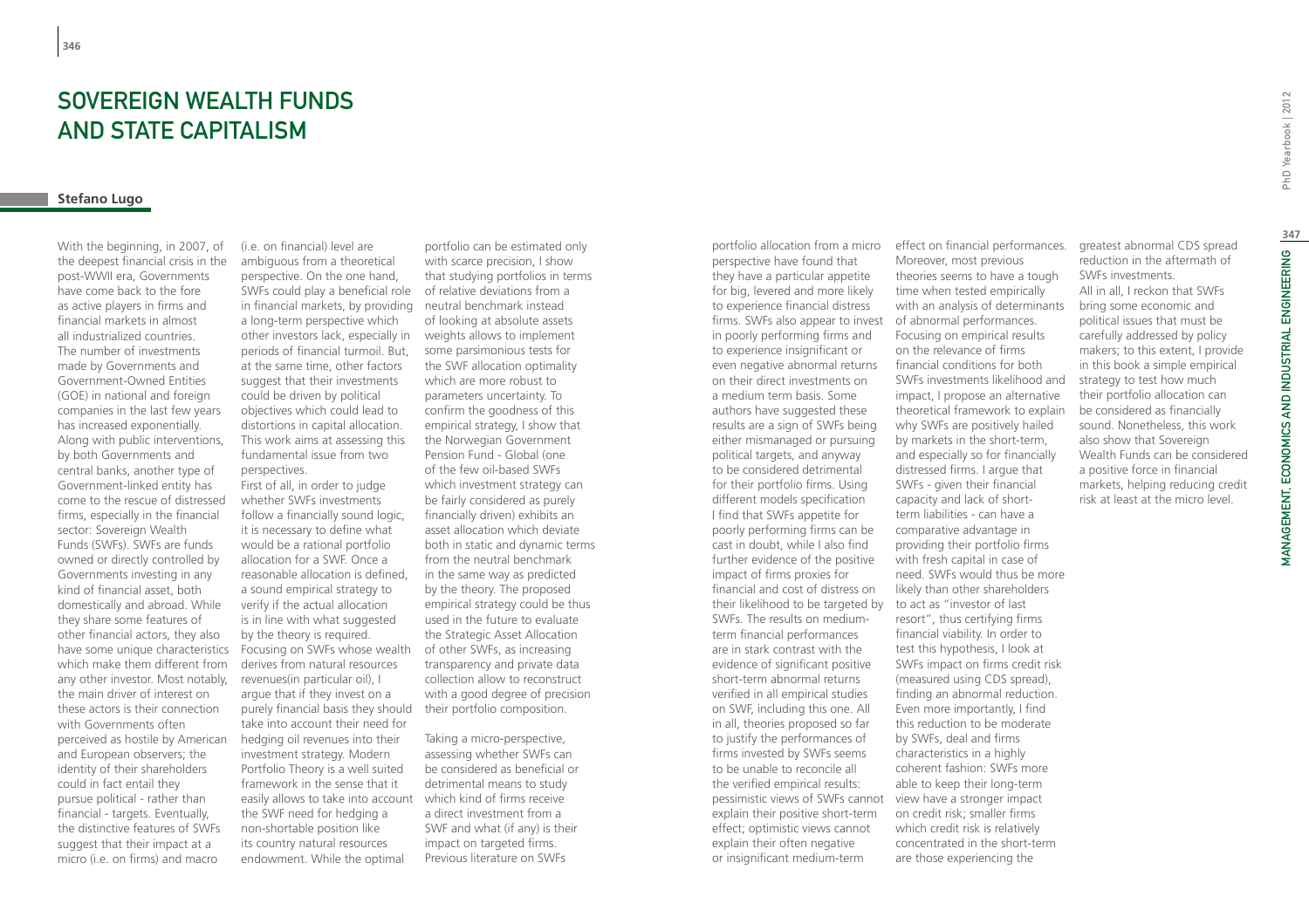# LOCAL GOVERNMENTS AND PUBLIC SERVICES RESTRUCTURING THROUGH COMPETITIVE BIDDING

# **Riccardo Marzano**

The thesis is aimed at investigating competition for the market in local monopolies. Liberalization processes, during the last decade, have provided a chance to study how municipalities react to competition for the market. The research means to enhance our understanding of factors driving local governments' decisions on control and restructuring of local public services. The analysis is remarkable for the complexity due to interplay of several motivation/objectives conveyed by municipalities. Indeed, each municipality could play in turn the role of shareholder, regulator, franchisor and customer and be accordingly interested in profits, efficiency, budget and service attributes. In particular, I take gas a gas distributor. distribution sector as empirical setting, because of the maturity of its liberalization process in the Italian context.

The thesis includes an introduction, a description of gas distribution sector and regulation and three papers. In the first paper, I study decisions about timing and modes of restructuring public enterprises once competition for the market at municipality level has been introduced. In the second paper, I analyze factors explaining local governments' resistance to organize competitive procedures in newly liberalized public services. Finally in the

third paper, I examine possible distortions that may arise when local governments design competitive procedures in order to assess to what extent competitive bidding is a valid tool to select public service providers.

The paper develops an empirical model aimed at identifying factors explaining local government's decisions about timing and modes of restructuring gas distribution service, after competition for the market at municipality level has been introduced. In this way, the analysis takes advantage of a dataset accounting for the entire population of Lombard municipalities directly controlling

A competing risk model – i.e. a survival model in which failure events are more than one - is adopted, by considering two distinct restructuring measures: contracting-out and intermunicipal cooperation. The occurrence of the two events is modeled in an unified framework. The empirical model has considered variables related to ex-ante governance structure, productive efficiency, fiscal stress and political and ideological factors. To the best of my knowledge, this is the first time in which a competing risk model is applied in the context of restructuring decision in local

public services. In doing so, I take advantage of the duration model developed by Gonzalez-Gomez and Guardiola (2009) and Miralles (2009). Productive efficiency gains are not found to be a factor explaining restructuring measures. Municipalities controlling smallest operators delay restructuring measures, whereas those controlling largest ones choose merger operations and move rapidly. The attempt to reduce actual competition at franchise bidding stage could explain the result. In this case, anticipating the merger would be a rational strategy, because of the possibility to exploit higher market concentration as soon as possible. Modes of governance play an important role in driving municipalities among restructuring decisions. Municipalities formerly operating the gas distribution service directly – economy management – undertake restructuring measures rapidly and are biased towards contracting-out. On the contrary, municipalities controlling partially privatized gas distributors seem to delay restructuring measures, mainly when merger operations are considered. This is consistent with the literature claiming that most of the efficiency gains occur during the partial privatization stage (Aivazian *et al.*, 2005; Bilodeau *et al.*, 2007).

As a result, further restructuring measures are not considered pressing. Finally, local finance restrictions are not found to have an effect on restructuring measure (Dijkgraaf et al., 2003; Hebdon and Jalette, 2008). By enlarging the sample to include municipalities that don't control gas distributors, a stylized picture of resistance to competition for the market could be achieved; this extension has been carried out in the second paper.

The paper empirically analyzes local governments' decisions about complying with competition for the market in Italian gas distribution sector. The analysis is carried out on a sample of Italian municipalities whose gas distribution franchises have been expiring before 2009. The empirical model has considered variables related to transaction costs, municipal ownership, political factors, purchaser's familiarity with the rules, incumbent characteristics and fiscal stress. Estimates are obtained through binary models. The empirical findings indicate that both purchaser's familiarity with the rules and expected degree of competition have a positive, statistically significant impact on compliance. Neither the alleged inefficiency of the directives in terms of incurred transaction costs, nor the expected supplier resistance stemming from shareholder position occupied by municipalities seem to influence the compliance with the directives. Rational choice argument - in terms of expected efficiency gains coming from competitive bidding - and public choice argument - enabled by

interest groups' pressures – have not been disentangled, making impossible any inference. If there are factors explaining local governments' resistance to comply with competition for the market, it couldn't ruled out that even when competitive procedures are organized the same factors are in place in explaining their designs. The third paper takes into account that issue.

The paper is an empirical analysis of calls for tenders that Italian municipalities have issued in the gas distribution sector over the 2001-2008 period. The attention is drawn on analysis of franchisee's objectives and conducts. In particular, I test the taxation by regulation effect (Posner, 1971), which occurs when contracting authorities pursue objectives that are not directly related to their regulatory stance, the influence of transaction costs, political turnover and administrative capabilities. The potentially relevant selection criteria have been classified according to five dimensions: franchise fee, terms for infrastructure asset transfer, prices, new infrastructure assets, service quality. Indicators describing the city characteristics concern financial distress of the local coffer, municipal population, infrastructure ownership, political turnover, experience of bureaucrats in organizing competitive procedures, composition of residents (e.g. poverty), need for infrastructure and locations. The relationship between the municipality characteristics and the selection criteria has been studied using a SUR model, by estimating five equations, each

for one of the dimensions along which bids are evaluated. Results seem to reject the taxation by regulation story, but by contrast some parallel hypotheses are found to explain the design of competitive procedure. Firstly, transaction costs related to asset specificity hazard are very relevant in shaping tenders assessment. Contracting authorities try to protect themselves against hold-up risk by overweighting the criteria that specify modes and conditions for the transfer of networks and plants to the municipality at the end of the franchise period. Secondly, local governments behave opportunistically and overweight the franchise fee dimension when they are expected to occupy the local administration for a longer period of time. Thirdly, experience of public servants in organizing competitive procedures explains the weight attached to the service quality dimension in the competitive procedure design – i.e. the most difficult to evaluate and control during the contract period.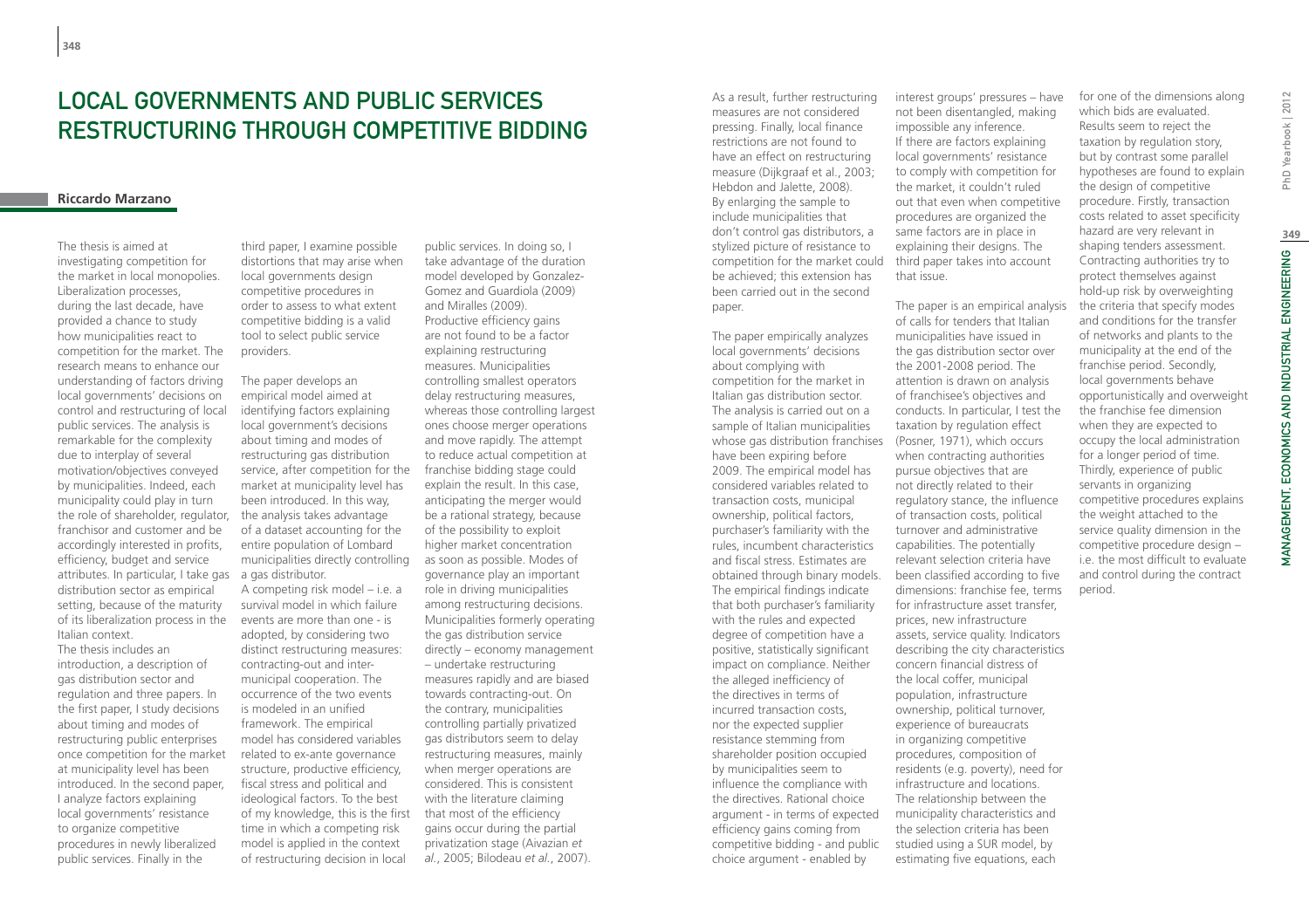# Improving the prediction performance of Support Vector Machines

# **Alessandro Perolini**

Performance improvement is one of the leading topics in recent Machine Learning Literature. Since nowadays new data and new machines are available several new methods and modified versions of existing ones are suggested to reduce the prediction error. The problem has been investigated with regard to the two main elements that influence the predictions: the former is that of the Learning Methods, whilst the latter is that of the complementary factors. The first point concerns the development of specific frameworks aiming at carrying out the analyses. The second point is about the "external factors" that influence the prediction performance of Machine Learning approaches. Among these two points, the research is mainly focused on the "external factors" that have recently assumed an increasing importance because of their positive effects on predictios. Starting from this remark, four main external factors are investigated: the features, the method parameters, the incomplete data and the relations among features and method parameters. The guideline of the research is the improvement of predictions and, within the Learning Methods, it is focused on the Support Vector Machines (SVM), a supervised classification approach. The

research has a methodological perspective and proposes three new methods to improve the prediction accuracy of Learning approaches: the Kernel Matrix Genetic Algorithm (KMGA), the Reduction by Differences (RbD) and the missVal. The KMGA and the RbD have a common research context. The phase prior to the learning is based on the feature and the model selection. Both topics are non-trivial and may have a negative impact on the prediction performance of classifiers. Those issues are usually investigated separately and the relations among the features and the method parameters are not considered. Recently, a new research area founded on the concept of a joined selection has been developed proposing combined Evolutionary Algorithms-Learning methods approaches to handle features and method parameters selection. The first method proposed is the Kernel Matrix Genetic Algorithm. The KMGA is suggested for small-medium size SVM classifiers, it is designed datasets and designed for SVM classifiers. Since the prediction performance of SVM classifiers depends on the features, the SVM parameters and the relations between them, the KMGA is based on a Genetic Algorithm (GA) framework that performs a simultaneous search

for the subset of features and the parameters values. The KMGA is developed both to improve the prediction ability of SVM classifiers and to reduce the computational efforts of the expensive GA-SVM approaches by means of approximated kernel matrix estimation measures. The evolutionary search of the KMGA is performed in accordance to a kernel matrix measure that is used as a proxy of the prediction accuracy of the SVM classifier. The KMGA has been assessed on several publicly available real-world datasets using both the linear and the non-linear classifications through four kernels. The experiments show that the KMGA provides reliable information about the features to select and the parameters to use in a classification process through SVM and a reduction of computational time. The second method proposed is the Reduction by Differences. It is developed for large datasets and, although it is discussed with respect to the for any Learning Method. As described before, to overcome the negative effects of separate features and method parameters selections, joined GA-SVM approaches are considered. These methods are able to perform both selections simultaneously, but, when large

datasets are taken into account, their application is not feasible because of the computational effort required. To make the exploration feasible the number of dataset features has to be reduced from thousands to a few hundreds or even less causing a loss of relations. Moreover, some large datasets, like microarrays, suffer from the presence of many irrelevant and redundant features and from the Curse of Dimensionality because the number of features is greater than the number of observations. To solve the previous problems, the RbD is proposed. Unlike the *state-of-the-art* methods, the RbD deals with thousands of features without requiring any filtering step and performs a simultaneous search for the features and the method parameters on the whole set of features preserving the relations among features and parameters. To assess the RbD several artificial and real-world microarray datasets have been considered and the experiments have been discussed with respect to the error on test set, the relevance of selected features, the similarity between solutions and the classifiers comparison. Statistical tests confirm that the RbD performs better than *state-of-theart* methods reaching a low prediction error.

The context in which the missVal method is developed is that of the classification under uncertainty. In Machine Learning Literature classification under uncertainty is a challenging issue that has deep roots. The main reason is related to the inability of methods to handle incomplete data. To solve this problem researchers suggest either to fill with appropriate values the incomplete points or to create Learning Methods that avoid a direct imputation of unknown values. In both cases a bias is introduced and the learning process is influenced by the choices made a priori. In fact, the imputation may distort and reduce the variation of the data while the creation of too conservative methods may reduce the prediction accuracy. The research starts from the field defined by the first topics and sheds light on the role of replaced missing values and, in particular, on their influence on the classification process that may alter the predictions of Learning Methods. The third new method proposed is the missVal. It is developed to improve the prediction performance of SVM classifiers applied to incomplete datasets. In order to perform the learning, the missing values have to be replaced and so an imputation method is required. The imputation method fills

the incomplete elements but introduces a bias that may impair the learning process. The missVal is an iterative approach based on the concept of the updating strategies and designed to take advantage from the Learning Method used. Following the principle of Occam Razor, the missVal searches for the simplest classifier reducing both the bias and the contribution of replaced missing values in the learning phase. The experiments have been performed on artificial and real-world datasets of different sizes and classification difficulty comparing the six variants of the missVal to *state-of-theart* techniques. The missVal method has been assessed with respect to the parameters of the classification method and the prediction error on test set. The experiments confirm that the missVal is able to achieve good prediction performance and that the variants of the missVal are

suitable in different contexts.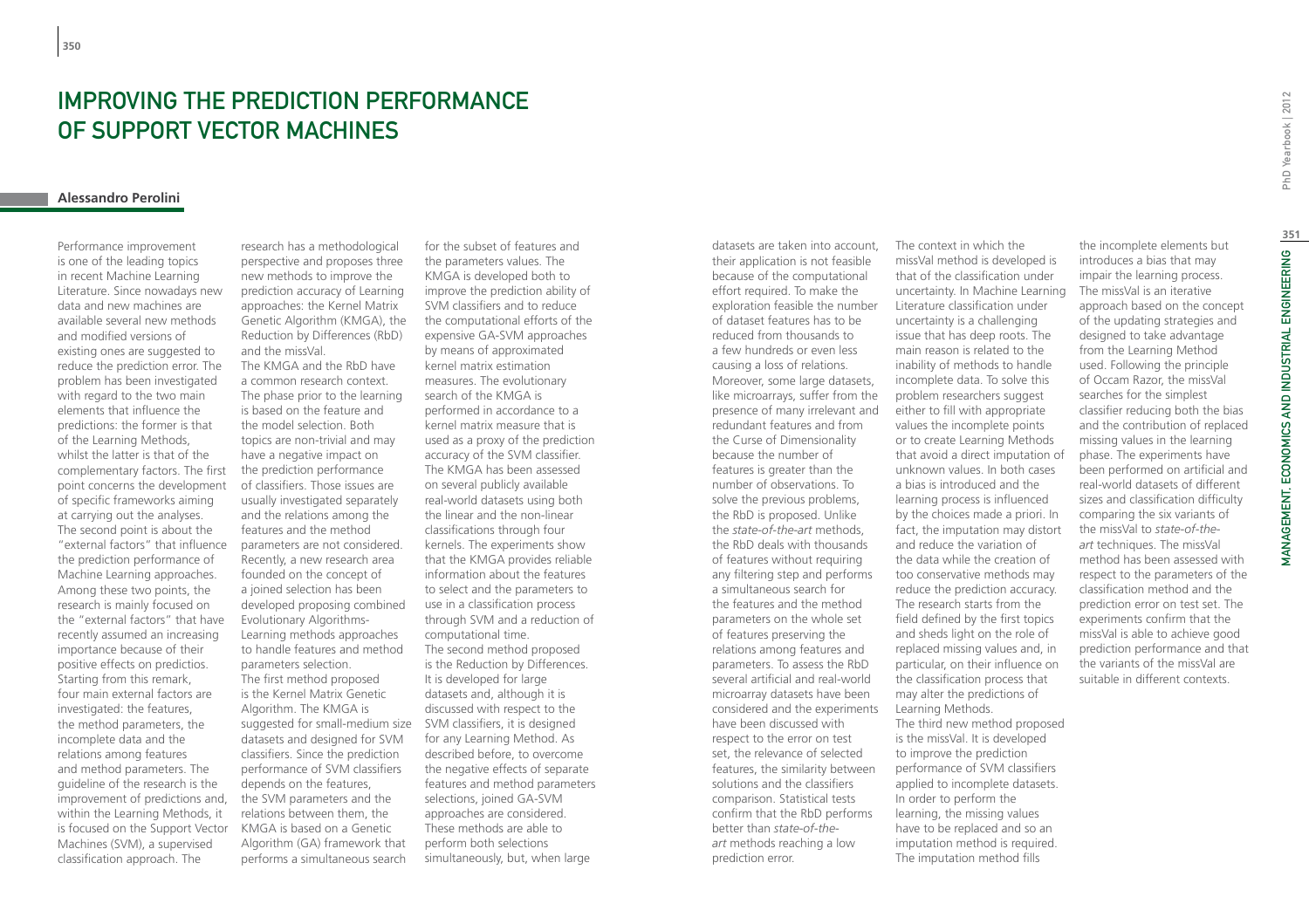# An analysis of the structure of European R&D networks and networking institutions

# **Lorenzo Pirelli**

R&D network-based models of cooperation have emerged as key instruments to support Innovation Systems competitiveness (Georghiou and Roessner, 2000). Their recent growth is linked with the increasing need for complex and multidisciplinary skills to develop innovation (Laredo, 1998; Gassmann, 2006), resulting in the rise of the Open Innovation Paradigm (Chesbrough, 2003). Despite their increasing popularity and relevance, networks' complexity derived from their systemic nature and variability along several dimensions makes it challenging for scholars to reach a univocal definition and theoretical framework (Ottani, 2009). Moreover, there is a paucity of empirical studies indicating the key variables to consider in designing and managing them (Verganti, 2011). This thesis tackled these gaps by: 1) developing a conceptual framework to guide the analysis,

design and management of R&D networks;

2) carrying out two empirical analyses on EU-funded networks investigating the importance of the network characteristics affecting their governance and, thus, their capacity to 'achieve unity by integrating diversity', which has been identified as the key managerial challenge to ensure network effectiveness.

First, drawing on an extensive review of the main definitions, taxonomies, theories, barriers, determinants and existing models of academia-industry R&D cooperation, this thesis provided a systematization of the key network characteristics. These are highly interrelated. giving rise to critical trade-offs. The fundamental trade-off takes form in the "paradox of openness", consisting in the need for network members to be simultaneously open to absorb external knowledge and closed in order to appropriate its value, implying networks members "want complementarity but with friends" (Saz Carranza, 2008). This thesis developed a conceptual framework (Figure 1) that synthesized the various interrelations in terms of their effect on the network governance.

The first empirical research explored the key network characteristics for the design of the European Institute of Innovation and Technology (EIT), a new institution based on networks of universities, research centres and firms. A wide-ranging survey among researchers working for Italian public research institutions (313 answers, 30% response rate) was conducted to identify the most critical and most controversial characteristics, which showed to be: the level of involvement of the such networks, often declared

partners, their selection criteria and the role of the firms. Econometric analyses highlighted the main respondents' attributes – the basicness of their research activities, their work experience in the business sector and their managerial experience, especially in coordinating EU networks – explaining their different outlooks towards the several possible EIT configurations.

These findings confirmed the relevance of the basic trade-off between the need for diversity, as respondents showed great consideration for the EIT design options favouring rather open and heterogeneous networks, and the need for consistency to manage the deriving complexity as they showed some concern for ensuring manageable compromises in respect to the basicness of the research activities, the role of the firms, the partners' selection criteria and the funding and resources' ownership model.

The second empirical research consisted in investigating the structural characteristics of 1,736 R&D networks supported by the various EU RTD Framework Programmes involving 700 hightech start-ups (as well as other 24,073 partners), with a special attention to the governance issues, considered crucial by the literature for ensuring an active involvement of these firms in



**1. Conceptual framework highlighting the relations and trade-offs among the various network characteristics and their effect on the network governance**

as a primary EU research and innovation policy objective (Small Business Act for Europe, EC, 2008).

The dataset resulted from the merge of the CORDIS (the EC database containing data on the duration, coordinator, number/ nationality of partners, funding amount of the supported networks) and the VICOproject (containing accounting, investment and performance data on 8,370 high-tech startups operating in 7 EU countries) databases.

remarkable differences in the network size, duration and geographical heterogeneity when a high-tech start-up is the network coordinator. These characteristics were proven – through the econometric analyses role of the firms or the partners' – to have a negative influence on the likelihood for a hightech start-up to be the network coordinator, while the age of the firm and its previous participation in EU networks to have a positive impact. These findings confirmed the theoretical argument that the network characteristics increasing

the diversity and, in the end, the complexity of the network increase the coordination costs and demand for more centralized and formalized governance structures that a start-up can hardly ensure.

The statistical analyses highlighted off between the need for diversity This thesis provided a significant contribution to the academic debate in the field systematizing the key network characteristics identified by the literature into a single conceptual framework. The two analyses substantiated the relevance of the basic tradeof network partners and resources and the need for ensuring some consistency to manage the deriving complexity. The analyses showed that the most critical network characteristics – the selection criteria – relate to who should be the network partners. They also showed the network and partners' characteristics, such as their previous experience in networks or in the business sector or their geographical diversity, having the greatest influence on the network governance.

The research on the EU networks provided specific indications to policy makers willing to favour the active role of start-ups in R&D networks, showing that networks having more than 10 partners or nearly less than 30% of network partners from the same country or lasting more than 3 years are very unlikely to be coordinated by a start-up.

- The future developments include:
- ∙ considering other network variables (e.g. the relative size of partners, the strength of the relationships);
- ∙ extending the perspectives of analyses to the participant-level (assessing the cost/benefit of network membership) and to the community-level (assessing the impacts on society); ∙ investigating the degree of
- complementarity/substitution between EU/national/venture capital funding on network partners.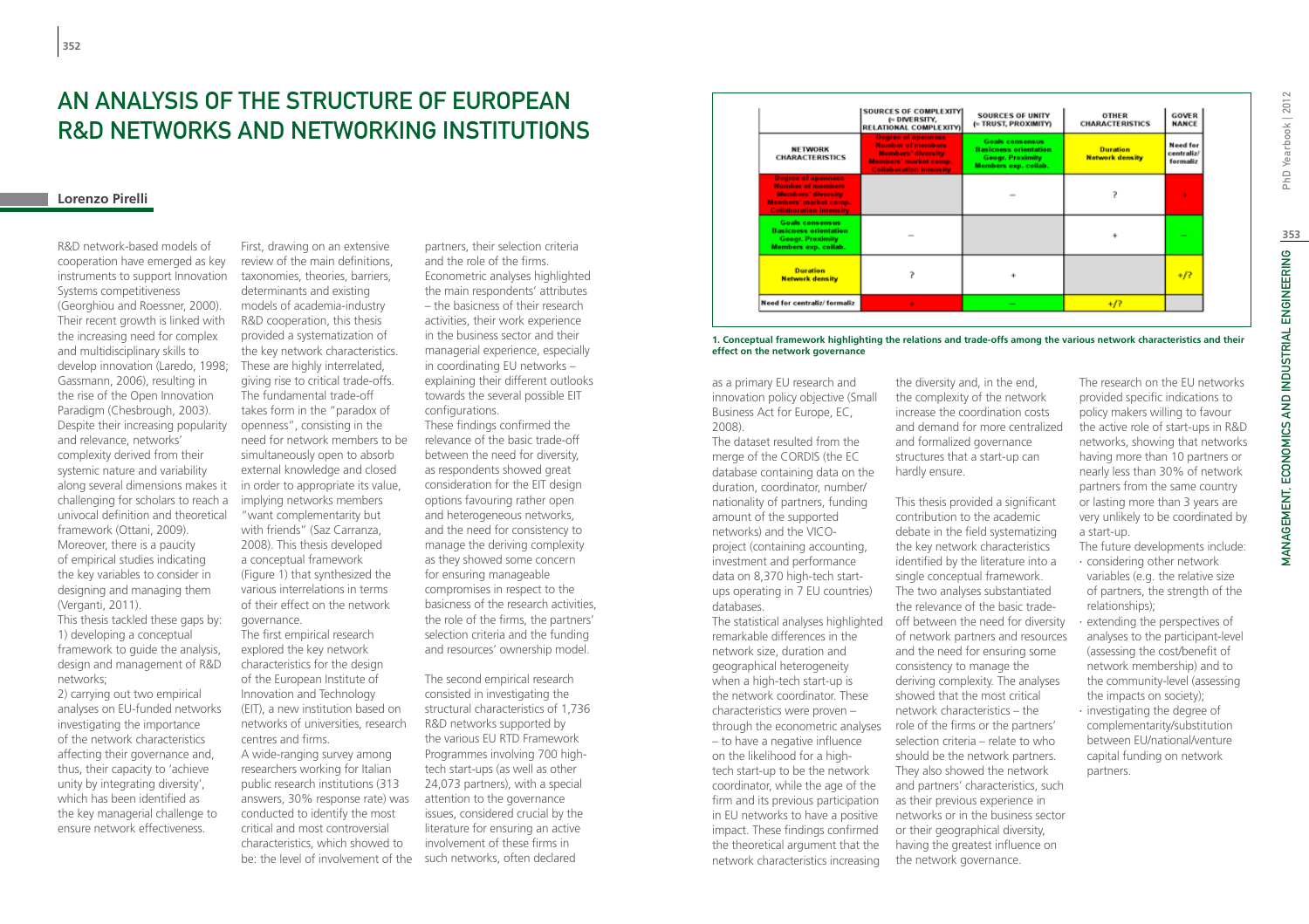# Energy efficient technologies and barriers to energy efficiency in manufacturing SMEs

# **Andrea Trianni**

Emerging economies are driving the impressive growth of energy consumption and, due to their heavy reliance on coal, also of greenhouse gases (GHG) emissions. Moreover, it is possible to observe the primary role played by the industrial sector, responsible of more than 50% of the total energy "delivered". Recent analyses of the "20-20-20" European Council Directive revealed that, despite the strong efforts, only two objectives will be reached: those related to the increase of renewable energy sources and the reduction of GHG emissions.Therefore, in the last 10 years it seems apparent that strong efforts will be needed on energy efficiency, with particular attention to the world of small and medium-sized enterprises (SMEs), far more inefficient than large enterprises (LEs), but that constitute the core of the industrial structure for number of enterprises and employees, cover a consistent share of energy consumption, and are strategic for the domestic economies.

Therefore, in order to develop the most effective policies to promote energy efficiency within industrial SMEs, it is crucial on the one side to understand the most profitable areas for energy efficiency, putting also in evidence the possible solutions in terms of Best Available

Technologies and Practices (BAT/Ps); on the other side to develop a novel taxonomy to classify and evaluate the difficulties for which those solutions, since now, have not been implemented. Those two pillars constitute the research objectives of this PhD thesis. The thesis has tried to cope with the first research objective dividing it into two concurrent activities: the first is the development of an energy audit methodology able to point out the possible critical areas for energy efficiency and the opportunities of improvement. The secondis to highlight the possible solutions that should be adopted by manufacturing SMEs at main activity and firm's size, and thus should be suggested and promoted. Starting from a literature review on energy audit methodologies and SMEs characteristics, the new developed assessment methodology is based on a quantitative economic model, to provide an immediate monetary estimation of savings and implementation costs. Secondly, it is based on the BAT/ Ps, focusing highly the needed scalable, with one checklist for each process, in order to match the wide variety of processes and activities of the SMEs and reduce the disturbance. And also integrates economic and environmental aspects.

actions. Thirdly, it is modular and of environmental issues and the The methodology strongly relies on the suggestion of the BAT/Ps. Therefore a specific section of the thesis has been devoted to the identification characterization and evaluation of the energy-efficient BAT/Ps for manufacturing SMEs. To do that, different wide datasets from Western countries, have been analysed and compared, proving the consistence with an Italian database in terms both of suggested interventions and parameters for the estimation, e.g. frequency of implementation, energy savings, direct implementation costs. The analysis has been performed for several subsets, by looking both and according to several criteria. Starting from the available data about the production and the expenses, the methodology calculates a profile of the energy consumption of the enterprises, divided by homogeneous functional units (FUs, either by energy source or activity within the production process). Coupling the energy consumption profile with the importance for the enterprise energy price by fuel source, it is possible to draw a criticality index, that represents the relative importance of the given FU with respect to the total. The second index highlights the enhancement opportunities,

according to the estimated BAT/ Ps.Coupling the criticality and the enhancement indexes it is possible to obtain a priority index, that immediately points out the functional units in which would be more profitableto act. The methodology has allowed to reduce the time to perform the energy audit (needing about 16 working hours from gathering off-line data to delivering the report), with consequent reduction of costs related to the execution of the energy audit, as emerged from 38 applications in Northern Italy. Moreover the energy audit in this case is surely far more objective, not depending very much on expertise and skills of the assessor, but rather on close answers checklists.Furthermore, it has effectively highlighted the suggested actions for the SMEs, since several of them have interest, the knowledge of proceeded in undertaking the investments.

Nonetheless, without a thorough analyses of the obstacles that limit the adoption of energyefficient technologies, any policy three possible relationships: would be abruptly ineffective. As a consequence, a large part of the thesis has been devoted to the development of a new taxonomy for barriers to energy efficiency particularly suited for SMEs.

A preliminary investigation, coupled with a vast analysis of the literature, allowed to obtain a clearer picture of the issues that needed to be addressed. Firstly, a complete taxonomy (encompassing the most relevant investigation in SMEs according contributions), classifying the barriers according to the actors, and avoiding overlaps or implicit interactions. The new taxonomy has been structured, putting in evidence the external

actors (with respect to the firm) and their possible barriers, and a classification of the internal barriers dividing them accordingly to what found in the literature among economic, organizational and behavioral barriers.

The second arisen issue was the adaptation of the new taxonomy for empirical investigation, thus requiring a detailed analysis of the perspective of the enterprise with respect to the perception of external barriers, and thus needing to explicitly assess the difference between perceived and real barriers, and evaluate theirspectrum of influence. A strong importance for the empirical investigation is the effect of each barrier on the decision-making process, thus looking, for each barrier, if it affects the generation of inefficiencies and opportunities, or the analysis of the investment. In doing that, the thesis has explored the relationships between barriers, identifying *causal relationship*, i.e. the enterprises presents a barrier that has its roots in another barrier; *composite effect*, i.e. an enterprise might have a barrier, but the perceived and real values are related to other barriers; and *hidden effect*, which is the case when an enterprises perceives a barrier, but, by the fact, it is affected by another one. The third issue was to adapt the new taxonomy for empirical to their characteristics, that seemed almost ignored by the literature. Therefore, the taxonomy has been accordingly conceived to be modular and

scalable.

The empirical investigation of the new taxonomy among 48 SMEs within Northern Italy has revealed that the taxonomy is complete and able to categorize all operational difficulties to a single barrier, and avoided of overlaps and implicit interactions, with low correlation coefficients between barriers. Moreover, an innovative approach to the dynamics of the barriers and their effect on the decision-making process has been proposed, highlighting several differences between manufacturing SMEs according to some relevant factors as the size, the energy expenditures, and some elements of the market in which the enterprises operate, e.g. complexity of the production, demand variability, and strength of competitors. Future research opened by the PhD thesis are the determination and evaluation of the barriers to specific energyefficient technologies, and the exploration of the links between energy efficiency processes and other important processes within SMEs, e.g. innovation. Moreover, the PhD thesis has opened the investigation of the so-called indirect benefits and the drivers to promote energy efficiency in SMEs.